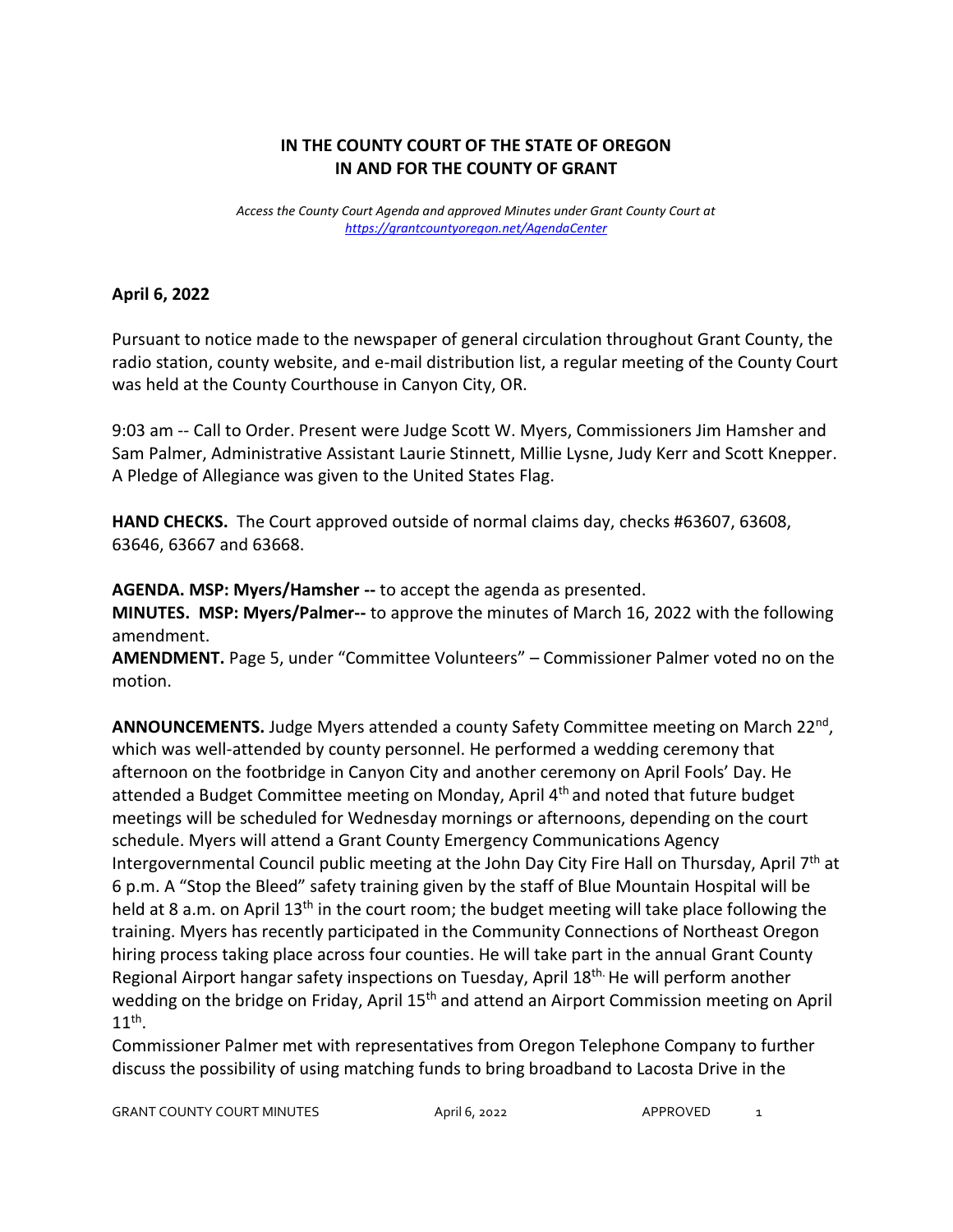Marysville and Edgewood Drive areas. He attended a Blues Intergovernmental Council (BIC) meeting at the airport. Palmer met with Planning Department Director Shannon Springer regarding some property owned by a local developer with some questions. He attended a Budget Committee meeting and the Lake Creek Camp Fundraiser, which was well-attended and well-supported.

Commissioner Hamsher attended the monthly Farm Bureau meeting at the Squeeze-In, and the Blues Intergovernmental Council (BIC) meeting at the airport. He has had some continued dealing with Congressman Bentz' office about current federal funding issues and current legislative bills that influence how much money is directed to counties. He has spoken with Senators Merkley and Wyden on the same matter. He attended an Association of Oregon Counties (AOC) Federal Land Management committee meeting and a National Association of Counties (NACo) Western Interstates Region (WIR) meeting. Hamsher attended the county Budget Meeting and a public meeting held at the Fairgrounds to look at potential projects in preparation for the receipt of monies allotted to the county through HB5202 and HB5006. He took part in an important Eastern Oregon Caucus call on April 5<sup>th</sup>. Hamsher reported that Senator Bentz may be writing a drought-relief package that would help our local producers.

**MOVE OREGON'S BORDER.** Judge Myers contacted Senator Findley to ask if he had any current information on the status of the Move Oregon's Border movement. Senator Findley said that there had been no changes happening within the legislature and that questions remain about how state bonding indebtedness and PERS liability would be handled. Mike McCarter joined the meeting by phone to give an update on the Move Oregon's Border movement. Currently, eight counties have passed measures similar to the measure passed in Grant County in support of the movement. Three more counties, Klamath, Josephine and Douglas counties, will be voting on the issue in May. In November there will be a petition in Wallowa and, hopefully, Morrow County. They have had open discussions with Senator Findley and Representative Owens; they are in agreement that this measure has to be handled in Salem as a legislative issue. There could be a hearing in Salem during the first part of June to brief legislators. There may be letters forthcoming from Harney and Baker County to Owens and Findley, urging them to move the issue further into the state legislature. The discussions seek to identify the source of discontent for areas of eastern and southern Oregon and find solutions to those issues. He stated that Move Oregon's Border is one of, but not necessarily the only, solution to those issues. He stated that efforts to address issues in the legislature for eastern and southern Oregon thus far have been met with no success.

**EMERGENCY MANAGEMENT OVERSIGHT**. Resolution 22-07 was proposed to transfer the oversight of the department of Emergency Management back to the Sheriff's Department. The state-mandated department has, in the past decade, had multiple coordinators. During that time, responsibility for oversight of the department shifted from the sheriff's department to the county court. Judge Myers noted that Emergency Management is funded half by state and half by the county. The current sheriff is willing to take responsibility for this oversight, which,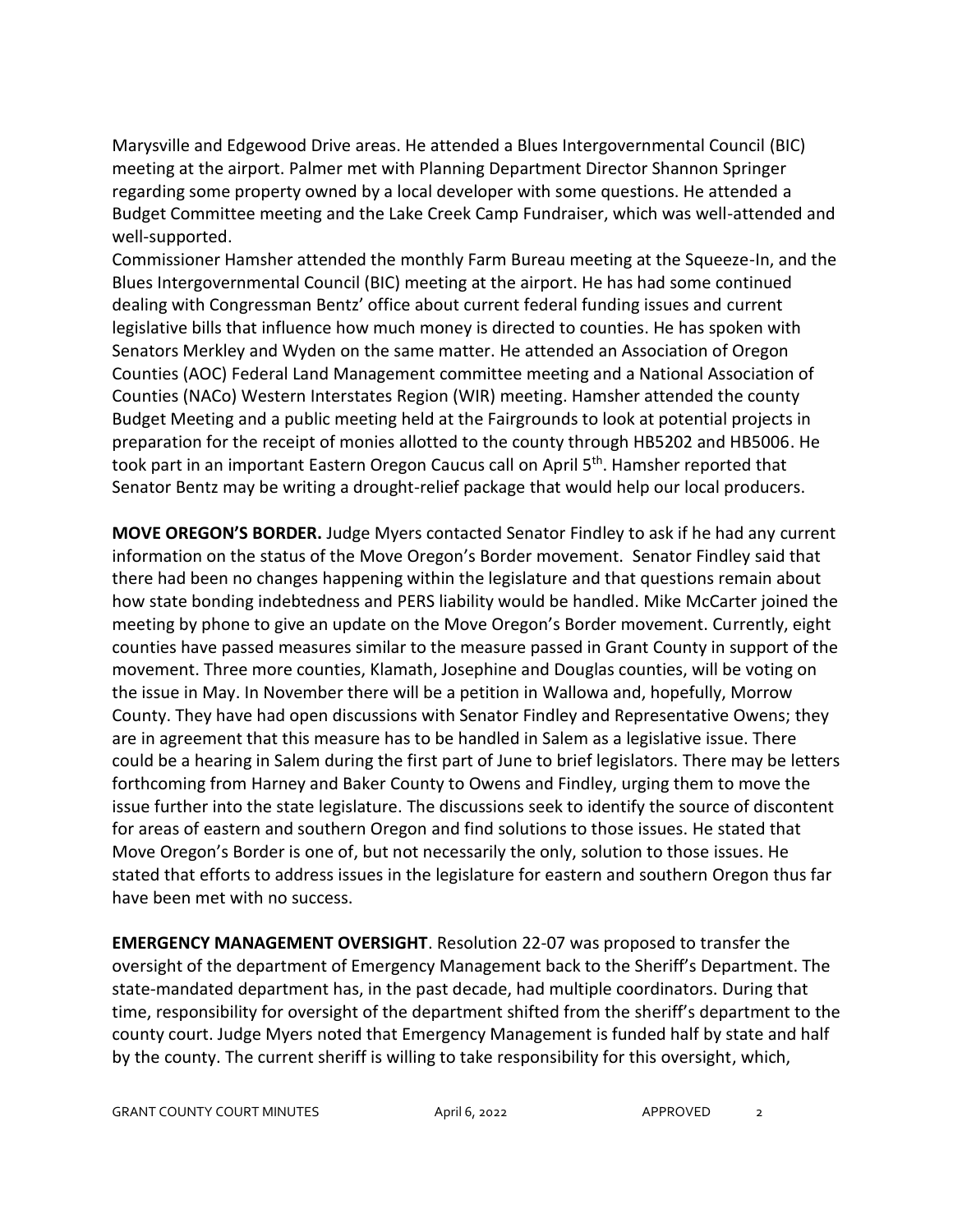according to Myers, is a "natural fit" that allows the Sheriff's Office, Search and Rescue and Emergency Management to work together as a team. Commissioner Palmer expressed his appreciation for current Emergency Management Coordinator, Eric Bush. **MSP: Palmer/Myers– to approve Resolution 22-07 to transfer oversight of Emergency Management operations from the County Court to the Sheriff's Office and circulate for** 

**signatures.** 

9:37 am Kathy Stinnett and Sara Wilson entered

9:40 am Scott Knepper entered

**JUSTICE OF THE PEACE.** COURT CLERKS. Justice of the Peace Kathy Stinnett gave a brief update on continuing education and an upcoming conference in May. She then outlined recent changes within her office as Court Clerk Trista Strong exited Justice Court to take a position with the District Attorney. Assistant Clerk Sara Wilson was then promoted to Court Clerk. Stinnett, in reviewing the job duties, proposed that both positions be designated as Court Clerk; one as a 32-hour week and one a 20-hour week position. This would resolve potential problems of equal pay for equal work issues and decrease personnel hours by eight hours a week, saving the county approximately \$10,000 a year. Stinnett is confident that they can continue to function well. On another front, when questioned by Commissioner Hamsher as to whether the fines of repeat offenders could be replaced by community service, Stinnett stated that half of the fine belongs to the State of Oregon, and while she is still required to enforce the penalties, she is always willing to consider an offender's efforts to pay. She feels that her office does everything they can to make the situation work, short of doing it for them.

**MSP: Myers/Hamsher – to approve the reconfiguration of Justice Court staffing positions to one 32-hour per week position and one 20-hour per week position as requested.** 

OFFICE CREDENZA. Judge Stinnett then requested that she be allowed to purchase a credenza for the office for the clerk. She has the funds within her budget but not in capital outlay.

**MSP: Hamsher/Palmer – to approve purchase of the office credenza for \$350.**

BUDGET LINE INCREASE. Stinnett requested that the dues and training line in her 2022-23 budget line to be increased to \$1000 per year to allow for training opportunities. She noted that building contacts with other clerks is a valuable resource, and sitting in with an experienced clerk is an excellent resource. The Arlington Justice of the Peace, for example, has a clerk who has been in her position for 24 years. Hamsher asked if there are any webinars available to which Stinnett replied that they do not seem to be available. Commissioner Palmer recommended that this request then be submitted to the budget committee.

## **MSP: Hamsher/Palmer -- to approve the Justice of the Peace to move forward with the budget request.**

PETTY CASH DRAWER. Judge Stinnett would like to increase her petty cash balance from \$40 to \$100. To accomplish this, she would withhold \$60 from next month's turnover.

**MSP: Hamsher/Myers – to approve the petty cash balance to be maintained at \$100.**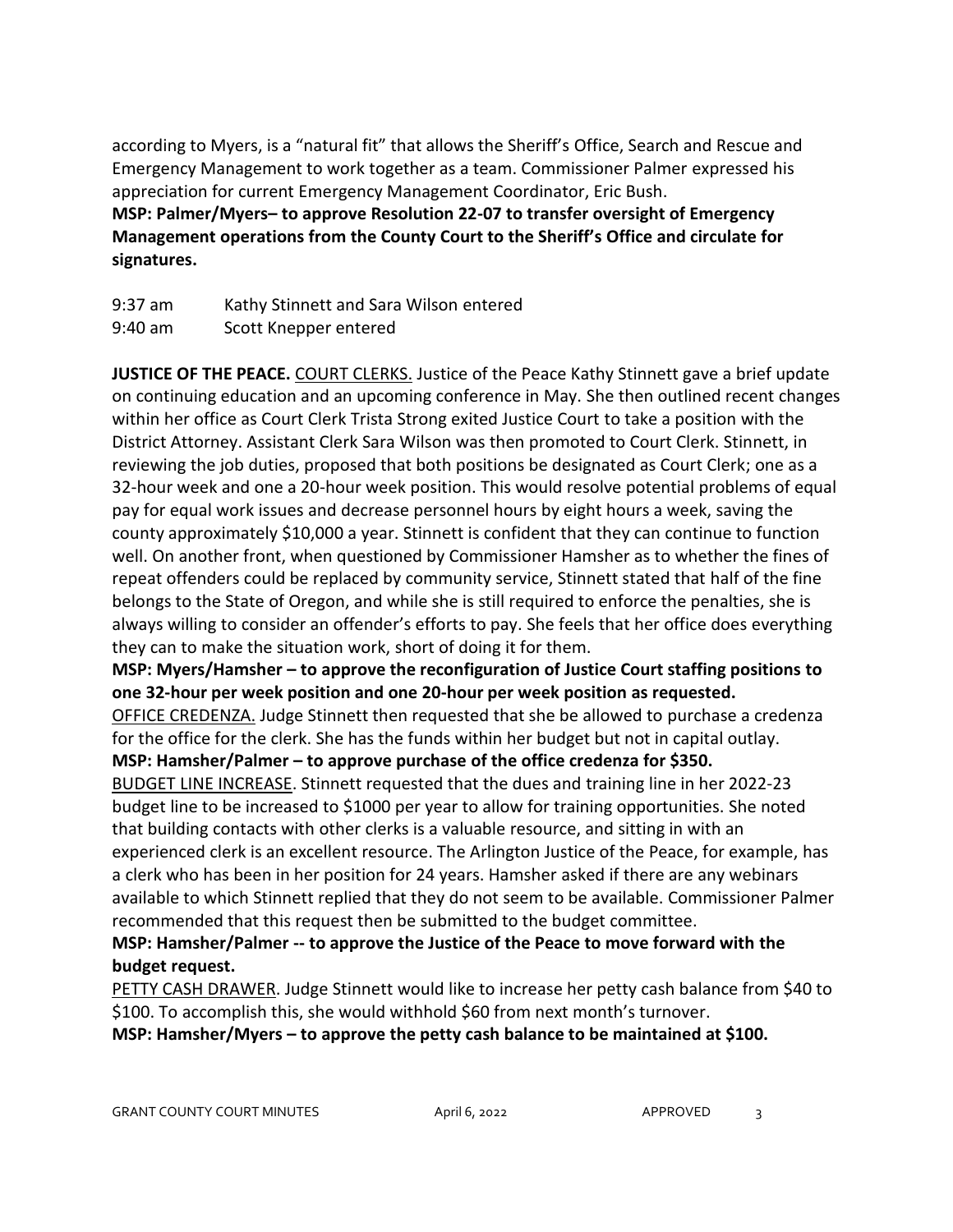9:55 am Dusty Williams and Mindy Winegar entered

**FAIRGROUNDS.** FAIR ENTERTAINMENT. Fairgrounds Manager Mindy Winegar presented a list of contracts for Fair entertainment and security to the Court for approval. She has three contracts pending and is waiting for a signature on the Hamsher Fighting Bulls contract. Commissioner Hamsher asked to recuse himself in regards to the Hamsher Fighting Bulls contract.

## **MSP: Myers/Palmer – To approve the submitted contracts, pre-approval for the pending contracts and approval for the Hamsher Fighting Bulls contract.**

Winegar this year put in seven offers for the headliner entertainment with no success. She contacted buyer Romeo Entertainment, who is also used by Deschutes and Jackson Counties. They successfully negotiated the contract for Wynonna Judd and Eddie Montgomery, and while they earn a fee, they were able to negotiate the contracts down and provide other services. **MSP: Hamsher/Palmer – to approve the contract with Romeo Entertainment for Wynonna Judd and Eddie Montgomery for a total of \$66,000.**

RODEO CONTRACTS. Three rodeo contracts are out for signature. She will bring them to court when they are ready. Winegar gave a big thank you to Claude Rickman of the Lazy H Ranch, who has helped keep the rodeo going and taught her so much through the years. She said that it is hard on her to go with a different company for this year's rodeo. She spoke with him yesterday and commended him as a class act and very professional.

GRANTS: HB5006 Business Oregon Grant, HB5202 Department of Administration Service Grant Application Oregon Parks and Rec Grant. The Fairgrounds has \$2 million and up to \$277,000, respectively, coming from the two grants. She has submitted a list of potential projects, but would like to move forward with the RV Park and parking lot, grandstand improvements and possibly the entrance on the east end of the pavilion. Judge Myers asked to meet with Winegar regarding procedures for moving forward with Request For Proposals (RFP) and contracts. CAMP HOST. Winegar would like to hire Kye Cook as camp host. He performs a variety of jobs for the fairgrounds, along with hosting duties.

**MSP: Hamsher/Palmer – to approve hiring Kye Cook to be the Fairgrounds 2022 RV Camp Host.** 

**RESOLUTION 22-08**. General Relief Intrafund Transfer. To transfer Materials & Services \$72,000 to Personnel Services.

**MSP: Myers/Hamsher – to approve Resolution 22-08 for the transfer of \$72,000 from Materials & Services to Personnel Services as requested and circulate for signatures.**

**RESOLUTION 22-09.** Submitting the Oregon Department of Revenue Assessment Taxation Grant Application.

**MSP: Myers/Hamsher – to approve Resolution 22-09 for the grant application as requested and circulate for signatures.**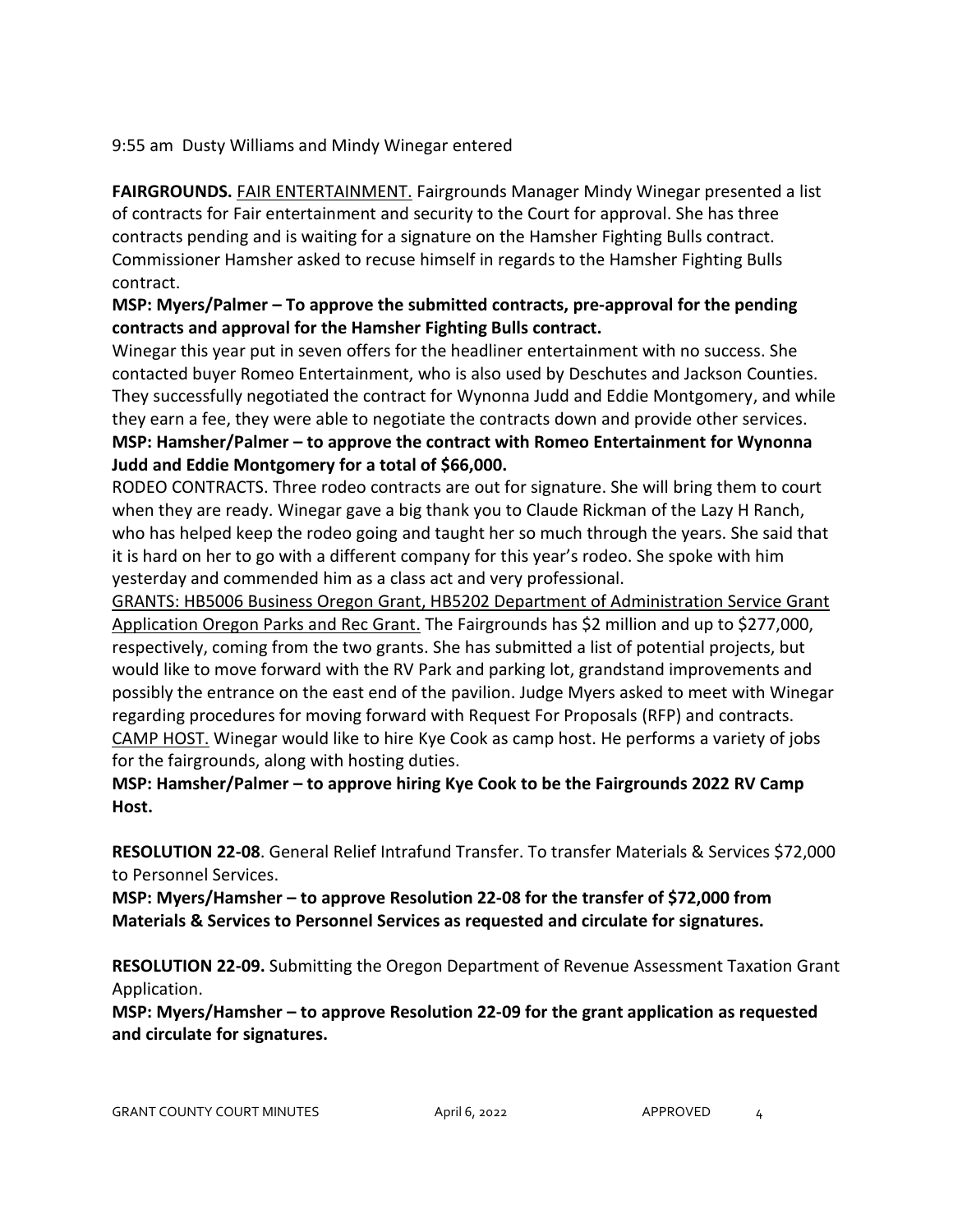**RESOLUTION 22-10.** CONTINUE THE RESERVE ROAD FUND. To establish the reserve funds in continuum without submitting the question to the voters. This fund has been maintained continuously within the County Budget archives since its creation in 1963. The court believe that it is prudent to maintain a road reserve fund.

**MSP: Hamsher/Palmer – to approve Resolution 22-10 for the continuation of the Road Reserve fund through 2032.** 

**RESOLUTION 22-11.** DROUGHT DECLARATION FOR GRANT COUNTY. Judge Myers read the drought declaration to be recorded and forwarded to the local Emergency Management Coordinator to the state Emergency Operations department along with the governor's office. **MSP: Hamsher/Palmer – to approve Resolution 22-11 for the Drought Declaration as presented and circulate for signatures.** 

**LIBRARY.** The Grant County Library Foundation has proposed to provide funding for an additional 5 hours of availability per employee during the summer session, equaling 10 hours per week, total. The funding will begin on June 5, 2022 and end on August 7, 2022. **MSP: Myers/Hamsher – to accept the generous funding provided by the Library Foundation that will allow the library to be open for an additional 10 employee hours per week during the summer months.** 

**COMMERCIAL PROPERTY LEASE.** Suite 6 of the L Building to Community Connections of Northeast Oregon (CCNO) for the cost of \$325 per month for the term of July 1, 2021 through June 30, 2024.

**MSP: Myers/Palmer – To approve the lease of Suite 6 of the L Building to Community Connections of Northeast Oregon with an accompanying contract.** 

**LONG CREEK TOWER SITE SUBLEASE.** The court reviewed the contract with AT&T for a lease to the 195' tower that will be holding county communications equipment with room in the building below at no charge for a 30 year lease through December 31, 2051. The county will pay for installation of equipment by contractors as needed.

**MSP: Myers/Palmer – to approve the lease as described for the Long Creek communications tower**.

**COMMITTEE VOLUNTEERS**. One application was received for committee volunteers. The Southeast Oregon Area Commission on Transportation received an application from Richie Colbeth, which was conditionally approved by the court when confirmed that it is not a conflict of interest.

**MSP: Myers/Hamsher – to approve the appointment of Richie Colbeth to the Southeast Oregon Area Commission on Transportation barring a conflict of interest. Palmer – voted no on the proposed appointment.**